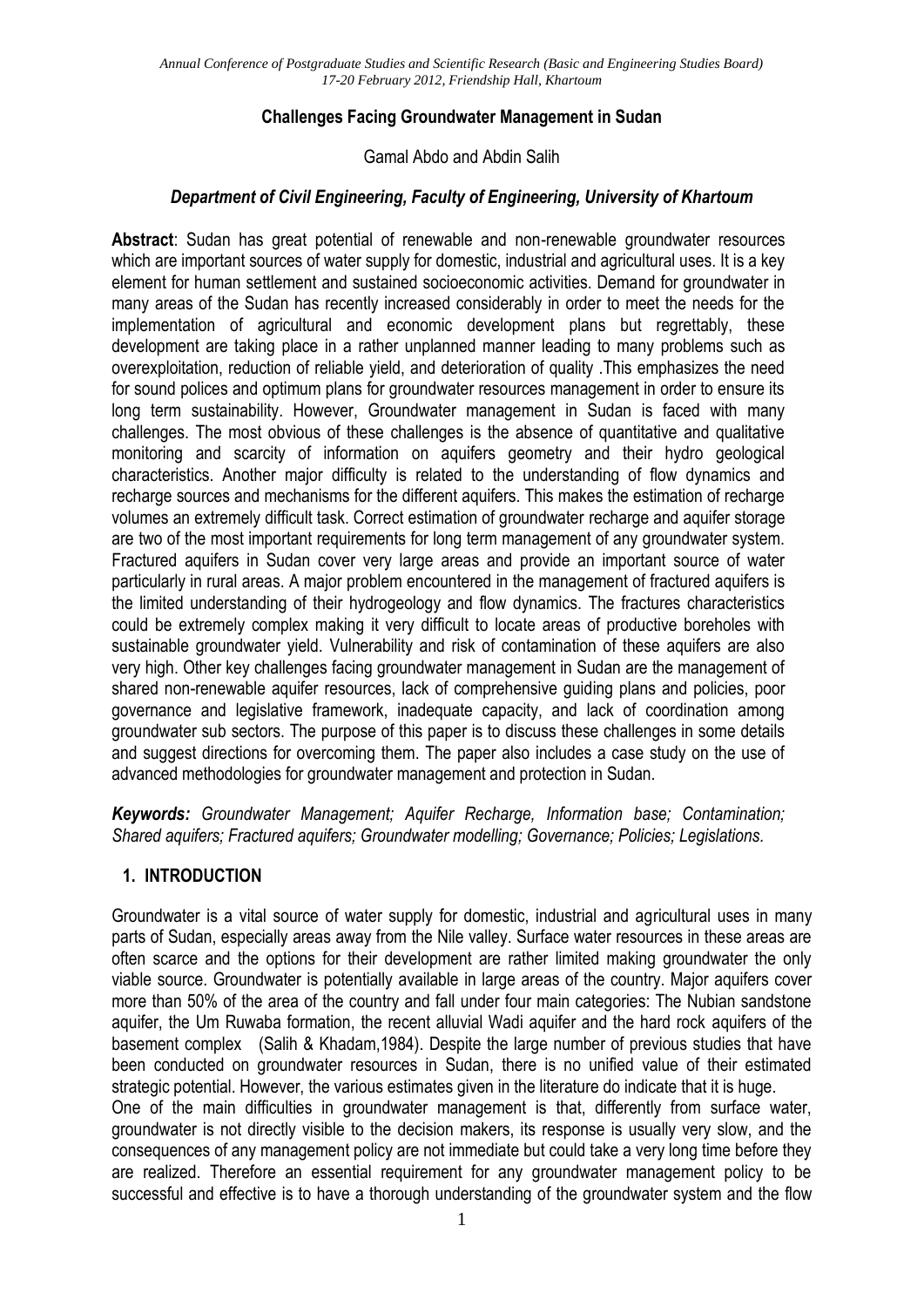dynamics within it. However, this is rather difficult to achieve in view of the scarcity of data and the absence of reliable information base. Another problem that often hinders effective groundwater management in Sudan is the lack of integrated approach and the one-sided look of many hydrogeologists to groundwater as a separate body isolated from the overlying surface hydrological processes. Interaction between surface water and groundwater and quantification of groundwater recharge therefore remain major challenges for groundwater management and long term sustainability particularly in areas, where recharge rates are small – both as a proportion of the water balance, and in absolute terms (Wheater, 2007). Considering the huge potential of Wadi systems in Sudan and the shallow aquifers underlying them, better knowledge of surface and groundwater interaction is certainly a mandatory prerequisite for sound management of surface and groundwater resources in Wadi systems in many areas of Sudan. Key words that could be mentioned here are conjunctive use of surface and groundwater, water harvesting and management of groundwater recharge.

Extensive groundwater development for agricultural purposes is taking place in a rather unplanned manner in many areas of Sudan. A good example of this is the Northern state where very large scale agricultural projects are currently being implemented using nonrenewable groundwater resources ( Mukhtar, 2008). In the absence of a comprehensive strategy for groundwater development and lack of coordination between the various concerned government authorities, in addition to lack of in-depth studies on the impacts of these projects, their long term sustainability is questionable. One could mention here the example of the Ogallala aquifer in the USA where extensive unplanned groundwater abstraction for agricultural projects over the years has lead to excessive drawdown, higher pumping costs and deterioration in water quality, affecting the sustainability of most of those projects (Loucks & Gladwell, 1999).

A further most serious constraint impeding sound groundwater management is the absence of adequate quantitative and qualitative monitoring and scarcity of information on aquifers geometry and their hydrogeological characteristics .These are essential pre-requisites for any successful assessment, planning, design, operation and management of groundwater systems. Groundwater monitoring and water information system in Sudan had been very minimal and suffered huge deterioration over the years as a result of inadequate finance and capacity. This situation applies not only to sedimentary aquifers but also to fractured aquifers which cover very large areas and provide an important source of water particularly in rural areas. A major difficulty encountered in the management of fractured aquifers is the limited understanding of their hydrogeology and flow dynamics. The fractures characteristics could be extremely complex making it very difficult to locate areas of productive boreholes with sustainable groundwater yield. A further serious challenge is that related to the management of shared aquifer resources. Regional monitoring and agreements or formal frameworks for cooperation between the riparian countries, which are essential elements for managing shared aquifers, have not yet been well established. Groundwater contamination and deterioration of water quality has recently become a major problem particularly in urban areas where substantial loads of waste are inefficiently disposed into groundwater. Also agricultural and industrial chemicals pose serious threats that endanger the quality of groundwater. Decreasing rainfall trends in Sudan due to climate change and its negative impacts on aquifer recharge and sustainability of groundwater renounces is also a major challenge facing groundwater managers . Other key challenges facing groundwater management in Sudan are the lack of comprehensive guiding plans and policies, poor governance and legislative framework, inadequate capacity, and lack of coordination among groundwater sub sectors. All the above mentioned challenges are elaborated in the subsequent sections of this paper together with suggestions to overcome them.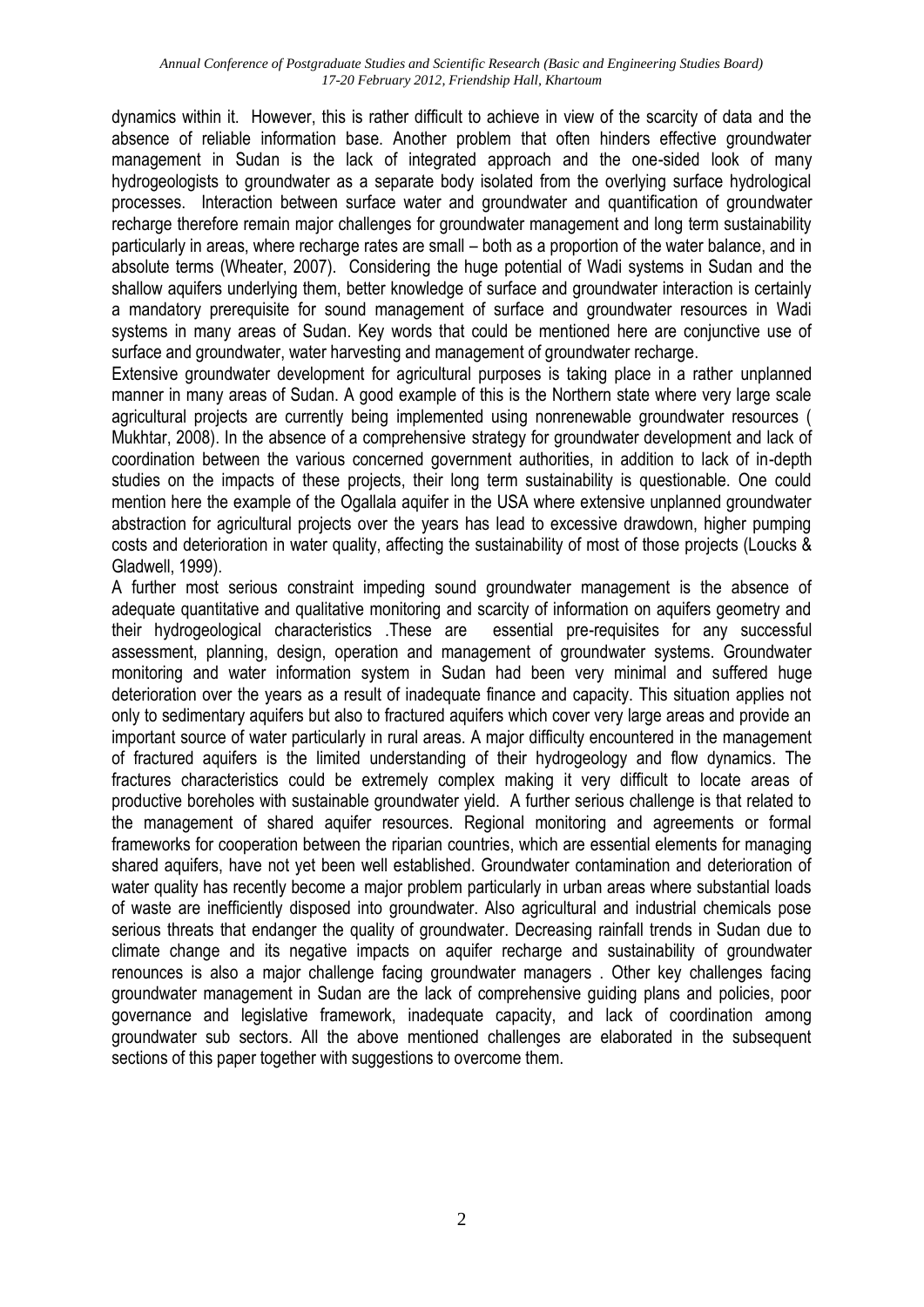## **2. Overview of Groundwater in Sudan**

Major groundwater aquifers in Sudan cover about 65% of the surface area of the country (Figure 1 ). These aquifers fall under the following four categories (Salama, 1977, Salih & Khadam, 1994, and Khair & Salih, 1994): -

- 1. The Nubian Sandstone aquifers.
- 2. Um Rawaba formations.
- 3. The Recent alluvial wadi-fill aquifers, and
- 4. The Basement complex..



**Figure (1).** Hydrogeological Map of Sudan

(Please Note that this will be modified to exclude south Sudan)

Figure 1 shows the distribution of these aquifers over the Sudan. A brief summary of the aquifers and their characteristics are given below. It should be mentioned that quantitative estimates given in this paper are rather approximate. Many other estimates are available in the literature but they are all based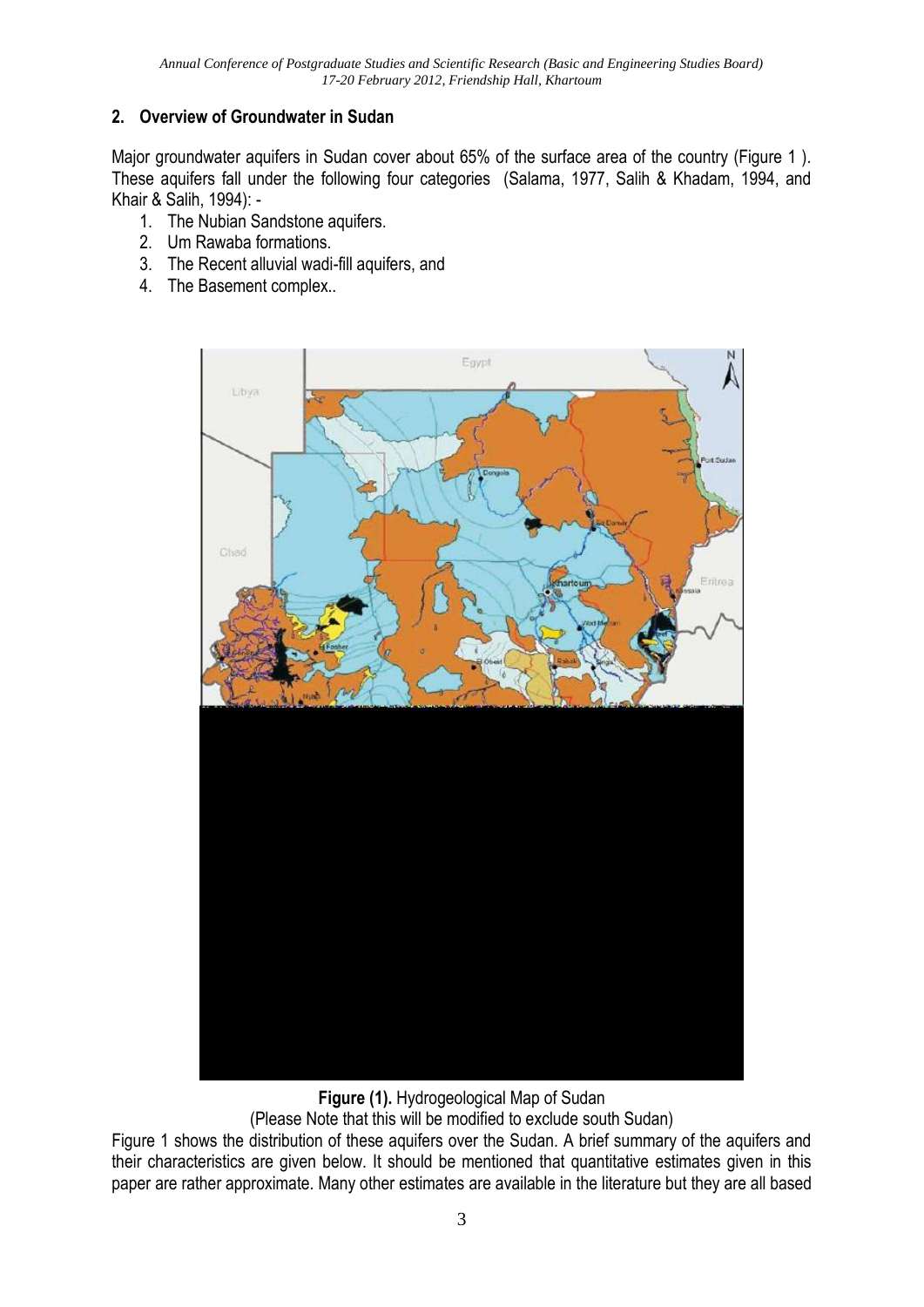on preliminary studies and limited scanty data. Considerable effort is still needed in order to arrive at definite accurate figures.

The Nubian Sandstone aquifers (NSA) are the most extensive and largest aquifers in Sudan. They cover about 37% of the surface area of the country. The NSA's are preserved in nine major basins, which are the Sahara basin, the Nile basin, Atbara basin, central Darfur basin, the Blue Nile basin, Nuhud basin, Gedaref basin, Sag El Naam basin and Shaggara basin. The productive strata of these aquifers vary in thickness ranging from 100 to 2000 m. The Nubian Sandstone aquifers are characterized by low to moderate permeabilities. The storage coefficient range from 10-2 to 10-4 and the well yield ranges from 40 to to 400 m3/h. The depth to static water level varies between 5 and 100 m . The aquifers are of semi-confined type. The water quality is good and generally fit for most purposes.

Environmental isotope studies have shown that water in these aquifers is mainly fossil water. However, some recent recharge occurs by infiltration from the River Nile system as well as from bed transmission losses of floodwater of seasonal streams and wadis. Some studies estimate annual recharge in the NSA in the range of 1000 Million m3/y (SNCIHP, 2000). The aquifers sustain present annual abstraction of about 700 Million m3/y without any noticeable drawdown.

The Um Ruwaba aquifers cover about 7% of the surface area of the country. They occur in three main basins: Bara basin, Atshan basin and Baggara basin.The strata is formed mainly of unconsolidated, gravels sands and clays. Aquifer thickness is very large, amounting to some three thousand meters. Groundwater occurs under free water table conditions in the recharge areas and under confined conditions at the centre of the aquifers, as in the case of Bara and Baggara basin. The transmissivity values range between 35 m2/day to about 2000 m2/day. Well yield is much lower than in the Nubian Sandstone aquifers and it ranges from 5 to 20 m3/h. The aquifers receive significant recharge from direct rainfall where there is sandy cover as in Bara Basin, and/or by transmission losses from the major rivers and wadis as in the case of Baggara basin. Total annual recharge and abstraction are estimated at 600 and 150 Million m3/y respectively .The Depth to static water levels varies from 10 to 150 m below ground level. The water quality is generally fit for domestic uses but tend to be saline in some areas.

The alluvial aquifers are relatively small but numerous, rich and of high local importance e.g. Gash, Azum, Wadi Nyala, Wadi Kutum, Arbaat … etc. The alluvial aquifers possess high permeabilities, moderate to high transmissivity values (500-1500 m2/day). and storativity values of 10-1 to10-2. The alluvial aquifers are annually fully recharged through bed transmission losses of seasonal streams and wadis. The total annual recharge of these aquifers is estimated at 375 M m3. The depth to the water table is shallow and usually varies between 2 and 15m. The well yield is moderate to high and ranges from 50 to 100 m3/h. The total annual abstraction is presently estimated at 160 M m3. The water quality of the alluvial aquifers is very good. Total dissolved solids rarely exceed 400 mg/l. The water is usually fit for all uses.

A summary of the estimated storage potential, annual recharge and abstraction for the above basins are given in Table 1. The estimates in the table are based on data from Salih & Khadam (1984) and SNCIHP (2000). As can be seen, current abstraction represents a small percentage of storage, and therefore there are large opportunities for developing groundwater resources for various purposes. Since almost all storage is considered as fossil water, care must be taken in developing these resources in order to ensure sustainability.

**Table (1).** Estimates of groundwater storage, annual recharge and abstraction for aquifers in Sudan (SNCIHP ,2000)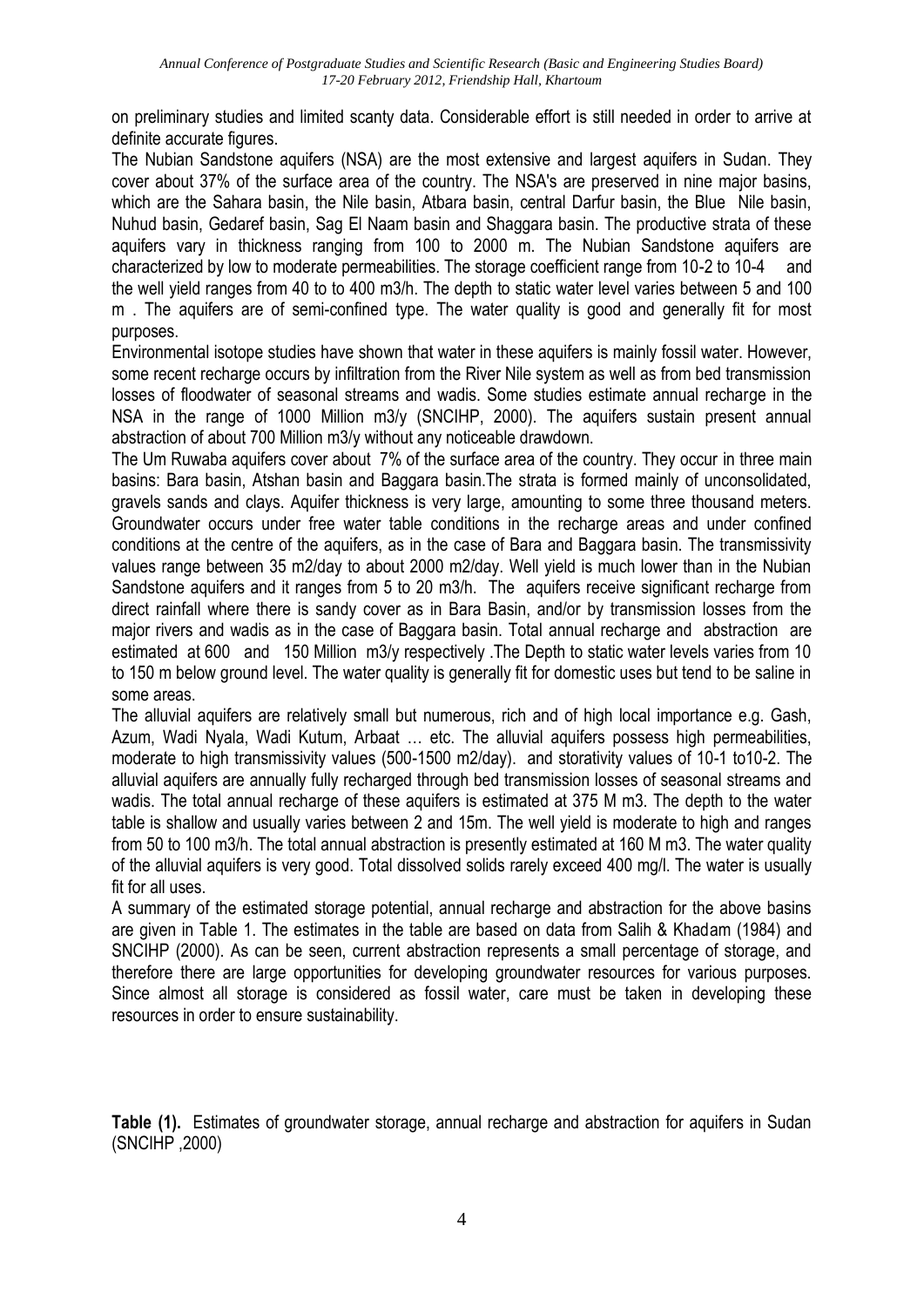| Major aquifer             | Groundwater storage<br>M <sub>m3</sub> | Annual recharge<br>M <sub>m3</sub> | Annual abstraction<br>M <sub>m3</sub> |
|---------------------------|----------------------------------------|------------------------------------|---------------------------------------|
| Nubian sandstone basins   | 503,000                                | 1000                               | 700                                   |
| Um Rawaba / Gezira basins | 60,000                                 | 600                                | 150                                   |
| Alluvial                  | 1,000                                  | 375                                | 160                                   |
| Total                     | 564,000                                | 1,975                              | 1,010                                 |

#### **Management Challenges and Recommended Actions**

#### **Lack of monitoring and adequate information base**

The presence of adequate monitoring system is a pre-requisite for successful assessment, planning, design, operation and management of any water resources systems. Groundwater monitoring and water information system in Sudan had been very minimal and suffered huge deterioration in the past. This is mainly due lack of funds, inadequate capacity, and instability of the groundwater sector. There is no system of regular measurements and observations of groundwater levels, abstraction, groundwater quality as well as other relevant parameters, through well established monitoring positions designed and distributed aerially to provide adequate information for the various purposes mentioned above. This is a very serious constraint impeding research and in-depth studies required for groundwater development projects. In addition to the monitored parameters, the groundwater information base should contain other relevant and supporting data such as water use data, management base data, physiographic data, as well as previous and proposed groundwater projects. According to the author's knowledge such a comprehensive information base for groundwater is not available even for specific projects.

Ideally, a monitoring system should not be confined to groundwater measurements only. Surface hydrological variables should also be monitored in order to have a comprehensive hydrological information system (HIS). Figure (2) suggests the major components of such a system. This may look as the ideal and dream situation, but one would be realistic to suggest progress in phases linked to specific research projects recommended to be undertaken in future where monitoring could be included as an essential component. In designing the HIS, the system of monitoring wells to be proposed should be optimized using an appropriate optimization technique, in order to save time and financial resources. Methodologies to design an optimum groundwater monitoring system are discussed in Shakeel, et al (2008).

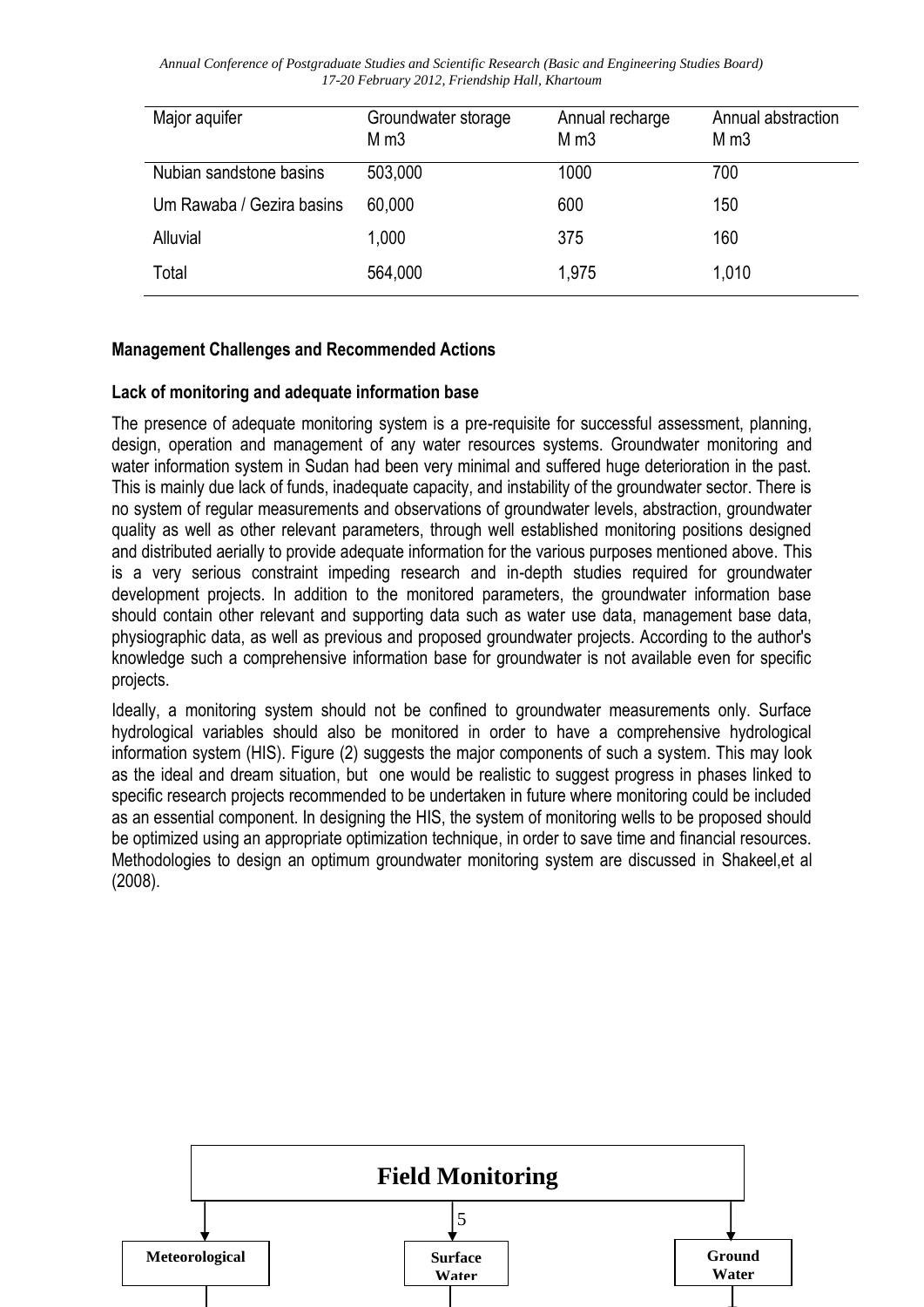#### **Limited understanding of major aquifers**

In the past, research on water resources in Sudan has focused on the Nile water, whereas groundwater was not given the necessary attention. Scarcity of data and absence of monitoring and information base have been the main reasons contributing to this. Accordingly, hydogeologic boundaries of major aquifers, their flow dynamics, storage potential, recharge sources and recharge quantities are not yet accurately known. It is to be emphasized that effective planning, management and protection of groundwater resources can not be achieved without proper underatanding of the aquifer system, in addition to strengthening the capabilities of the groundwater authorities to implement monitoring activities, formulate information bases and conduct groundwater research and capacity building programmes. Figure (2) suggests an integrated modelling approach that could be used to understand the groundwater system and its linkage with surface hydrological processes (Wheater,2007)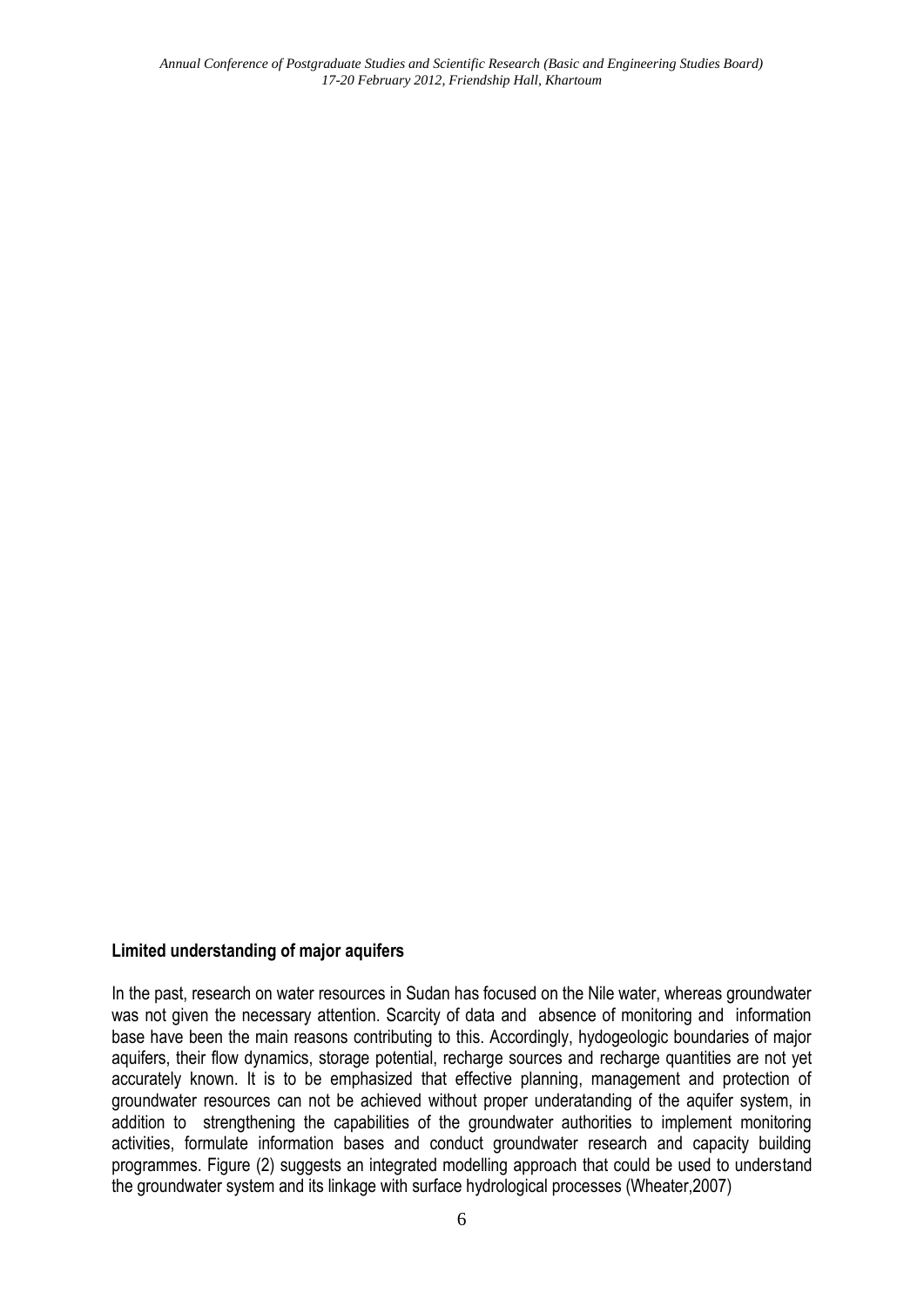

**Figure (3).** Integrated Modelling Approach for Surface and Groundwater Hydrological Processes (Wheater, 2007)

The Nubian sandstone aquifer extends over a huge area covering part of Sudan, Lybia, Egypt and Chad. Despite the large number of investigations that have been carried out in this aquifer, its lateral and vertical boundaries, its flow dynamics, the trans-boundary effects of groundwater development, as well as environmental impact assessment of development are not yet known and still require extensive investigations. The Um Rawaba formation has many problems facing its development. The most important of these is the complexity of its flow system due to the rapid facies change that causes local water stagnation and isolated small perched aquifers. This is why there are always large differences in the productivity of wells and water quality even though the wells are close to each others. With the current level of data availability, proper development and management are not possible. Concerning alluvial Wadi aquifers, technical issues such as high temporal and spatial variability of hydrological processes, surface and groundwater interaction, estimation of channel transmission losses and quantification of aquifer recharge are still not fully understood and they require in-depth studies and investigations. Better knowledge of these processes is a mandatory pre-requisite for sound management of Wadi alluvial aquifers. Management of fractured basement complex aquifers is also a particularly challenging issue. The analytical tools developed for homogeneous sedimentary aquifers are not directly applicable to heterogeneous and anisotropic fractured rock aquifer systems. It is recognized that flow through such a system is significantly influenced by the fracture characteristics. In such cases, it is difficult to apply the characteristics of hydraulic conductivity and storage coefficient as normally perceived for non fractured porosity aquifers. The rock itself has zero intrinsic permeability and the water occurs only in the fracture zones or in the weathered rock .The manner in which groundwater flow can occur is extremely complex. It is mainly controlled by the fractures or channels and essentially by the interconnections or connectivity of the channels which could be highly heterogeneous with different parameters in the different directions of flow. With such type of hydrogeological environment it is clearly essential to understand the flow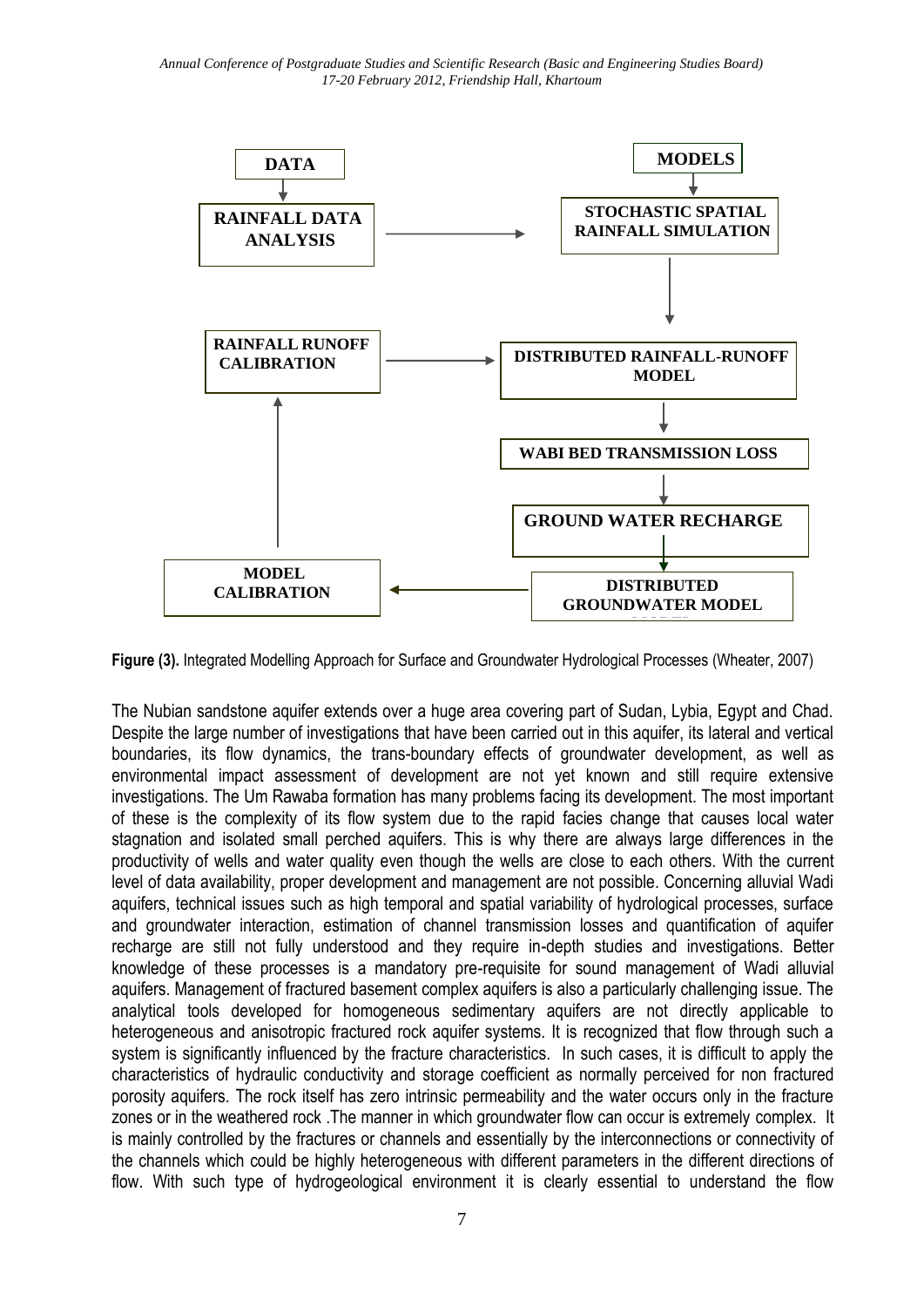mechanism and hence locate areas of more productive boreholes with sustainable groundwater yield. Significant advances have already been made in the management of fractured aquifers and various models have been proposed to simulate its behavior. For more details, the reader is referred to Shakeel,et al ( 2008).

#### **Sustainable Management of Shared aquifer resources**

Sustainable management of trans-boundary aquifers is an issue which is currently receiving considerable worldwide attention (UNESCO, 2001, UNESCO/ISARM, 2004). The most important shared aquifer in Sudan is the NSA which is shared between Sudan, Egypt, Libya and Chad, and the Um Ruwaba formation which has recently become a shared resource between Sudan and Southern Sudan. Such aquifers represent an invaluable resource of strategic importance for the socioeconomic and agricultural development, improved welfare, alleviation of poverty and improved food security. Trans-boundary sustainable management of shared aquifers is a major challenge, particularly for the NSA where groundwater is mostly non-renewable and often left to country based management and use; therefore there is a risk to impose high social and economic cost and incur loss of resources and benefits both at country and regional levels. To achieve sustainable management, efforts should be directed to promote regional cooperation and networking between riparian countries, develop regional agreements and implementation mechanisms, enhance institutional collaboration and joint decision-making regarding pumping policies, encourage joint studies and research programs for better understanding of the aquifer mechanism, strengthen monitoring networks and data information bases, and establish data exchange programs. Also there is a need to identify and agree on sustainability criteria especially with regards to non-renewable groundwater resources. Consideration should be given to important factors affecting sustainability such as hydrological, hydrogeological, social, economic and environmental factors. Mathematical models could be developed in which all these factors are integrated and mathematically represented into an overall model to achieve long term sustainability of non renewable groundwater resources (Loucks &Gladwell, 1999)

#### **Vulnerability to pollution risk**

In urban urban centers, inefficient liquid and solid waste disposal practices, pose serious environmental threat that endangers the quality of groundwater. Some recent studies and observations have indicated serious negative impacts. On-site disposal systems (septic tank + injection well, and pit latrines) are predominant. They are often poorly designed, located and constructed. Solid waste is either improperly dumped in the outskirts of cities, or left unattended. In such an environment, bacteriological contamination and other pollutants could readily find their way to groundwater. This is particularly true for many cities in Sudan since they mostly lie over shallow unconfined or semi-confined aquifers. Several studies to assess contamination have been conducted in western, eastern, northern and central Sudan. Results of chemical and bacteriological analysis of samples from a large number of boreholes within may towns show gross total and faecal colifirm bacteria, and/or Nitrate pollution (Abdel Gafar ,1999 and SNCIHP ,2000). Table 2 shows a summary of the results for some selected groundwater samples from supply wells in various regions. The results clearly show high levels of bacteriological and Nitrate contamination. This is to be expected since almost all disposal wells and pit latrines tap the groundwater table, and they are often located very close to production wells within a distance of 20 to 50 m.

|        | Table (2). Results of bacteriological examination and NO3 for selected boreholes (Source: SNCIHP |  |  |  |
|--------|--------------------------------------------------------------------------------------------------|--|--|--|
| ,2000) |                                                                                                  |  |  |  |

| Well<br>/100<br>Bacteria<br>noipe<br>ml<br>∂ olonies<br>own<br>ma/<br>™0J |  |
|---------------------------------------------------------------------------|--|
|---------------------------------------------------------------------------|--|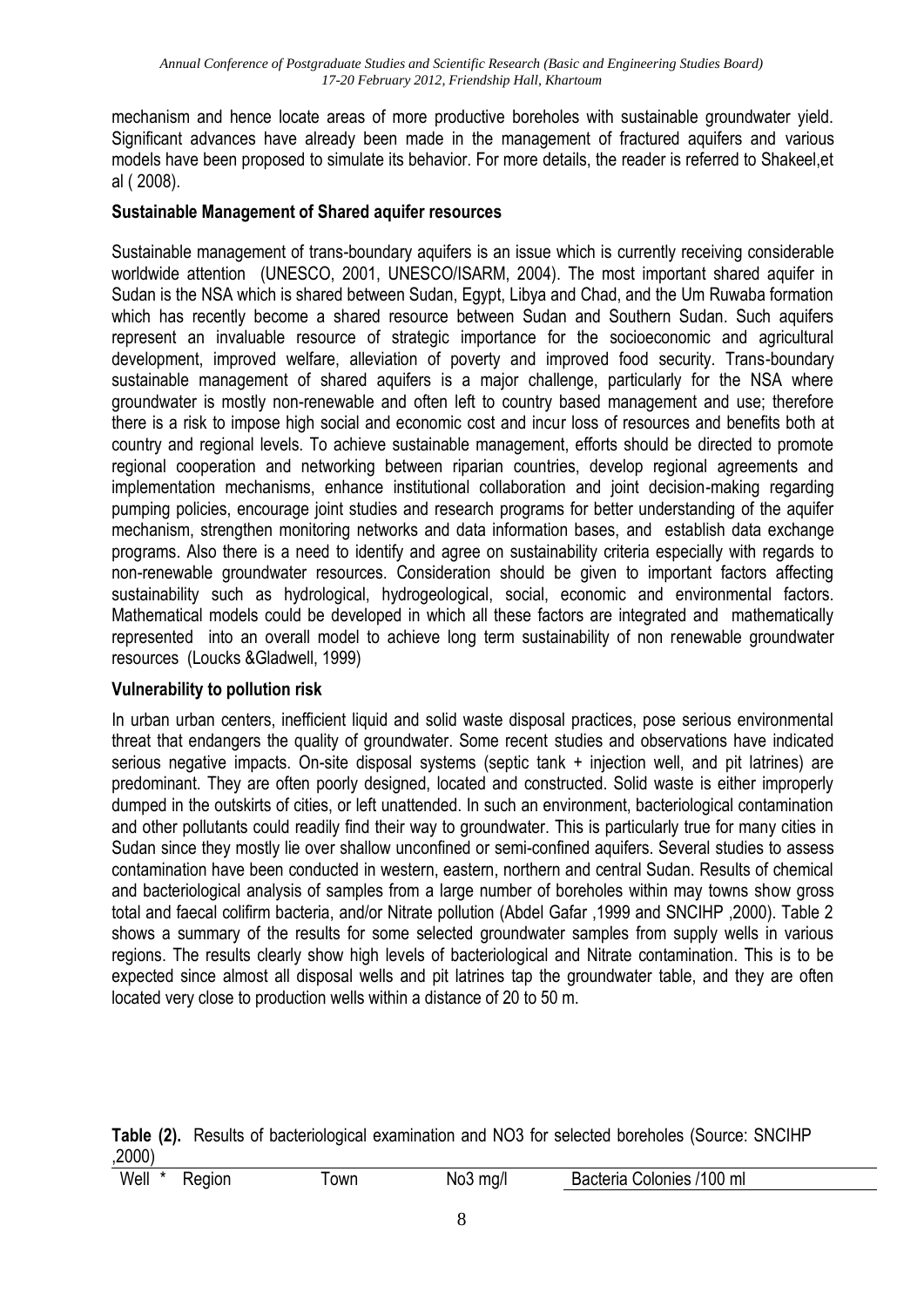| No.            |          |                |                  | Total coliform | Faecal coliform |
|----------------|----------|----------------|------------------|----------------|-----------------|
|                | Western  | Obaied         | 455              | 47             |                 |
|                |          | <b>Dilling</b> | 375              | Uncountable    | 3               |
|                |          | Nyala          | NA               | 14             | 10              |
| $\overline{2}$ | Eastern  | Kassala        | 19.8             | 40             | 5               |
|                |          | Gash           | 12.3             | Uncountable    | 11              |
| 3              | Northern | Dammar         | <b>NA</b>        | 80             | 21              |
|                |          | Atbara         | <b>NA</b>        | 36             | 23              |
| 4              | Khartoum | Riyadh         | <b>NA</b>        | NA             | 37              |
|                |          | Burri          | <b>NA</b>        | <b>NA</b>      | 18              |
|                |          | <b>Nasir</b>   | <b>NA</b>        | NА             | 14              |
|                | .<br>.   | .              | . .<br>$\cdot$ . |                |                 |

NA: Data not available  $\cdot$  \*: Well number used by author

Industrial activities and increased industrial waste generation also impose a great risk on groundwter quality. Large industrial complexes exist such as fooad production, pharmaceutical, tobacco, plastic, fertilizers, asbestos, dry batteries and pesticides. The industrial waste can contain highly toxic compounds, heavy metals, radioactive materials as well as bacteria and viruses. The current procedure for industrial waste disposal in Sudan is endangering the groundwater resources. Recent studies have shown that the bulk of industrial wastewater is disposed of without treatment either in open fields as in Khartoum North Industrial area, or directly injected to groundwater (SNCIHP, 2000).

Likewise agricultural chemicals have their severe negative impacts on groundwater quality. The application of chemicals has recently intensified and introduced into many agricultural schemes and private vegetable and horticultural farms. A total of about 200 active ingredients are registered in Sudan in over 600 different formulations. Serious contamination has been detected in the Gezira scheme canals, as well as in some boreholes in Gezira and Kassala horticultural areas (SNCIHP, 2000) .

More recently, oil exploration and production, has imposed a major threat to the groundwater resources in Sudan due to the huge volume of produced water which is mixed with oil and which is often left to drain on the ground surface without treatment.

## **Capacity Development Challenges**

Capacity development can be defined as the process by which individuals, organizations, institutions and societies develop abilities to perform functions, solve problems and set and achieve objectives (Lopes and Theisohn, 2003). It includes elements of developing competent human resources, providing sound institutional capacity and the creation of enabling environment. Figure (4) illustrates the levels, activities, outputs and goals of capacity development.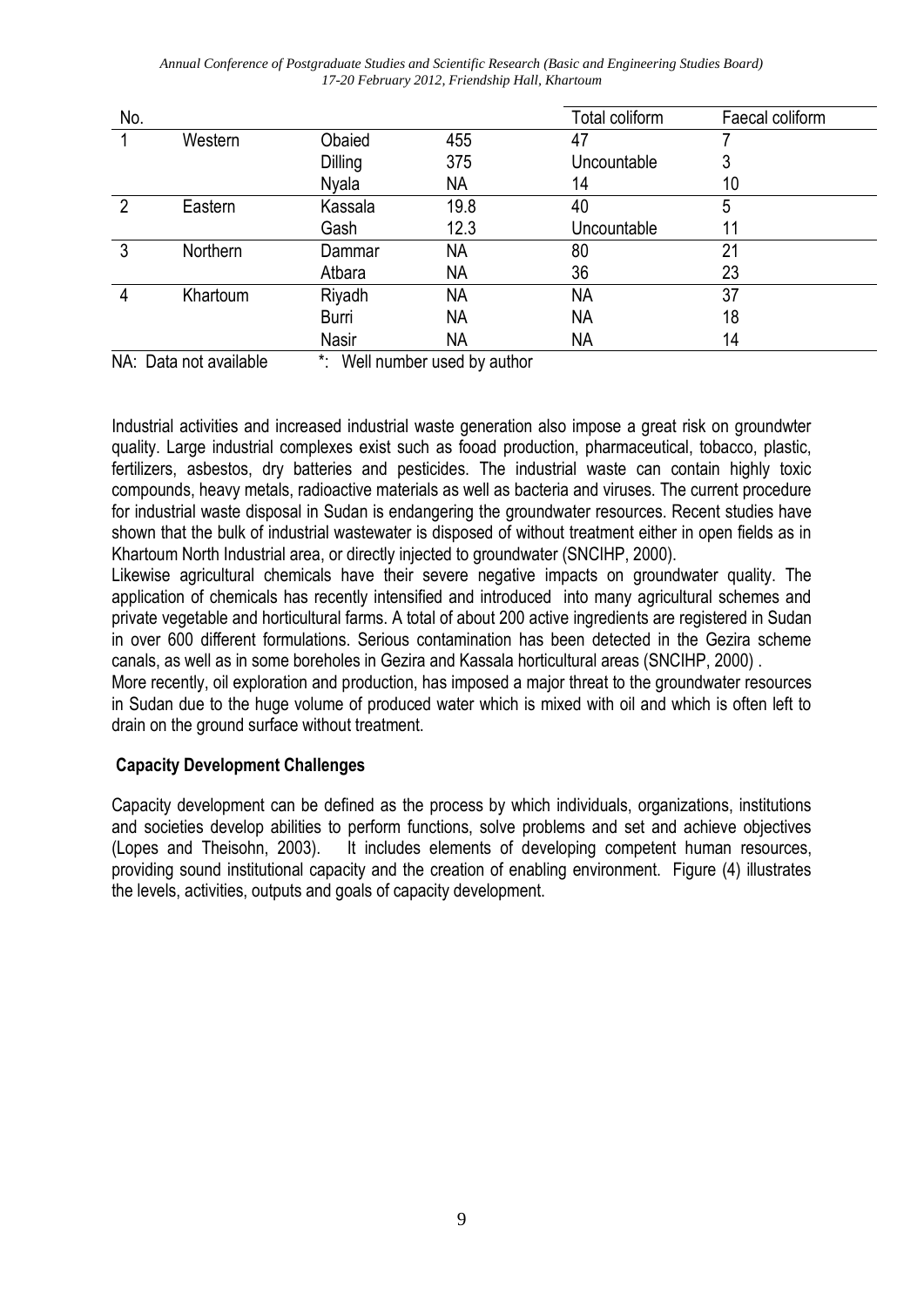



In the developed world it was possible to couple large investments in infrastructures with capacity development and knowledge building. Unfortunately this is not the case in developing countries such as the Sudan, where meager financial resources represents a major constraint. As indicated previously there are great deficiencies in Sudan in both the knowledge Base (groundwater Information System) and the developed capacity to manage the groundwater resources of the country in a sustainable manner. This is clearly manifested in the inadequacy of data, human resources, institutional set-ups and enabling environment for good governance of the groundwater sector.

Recognizing the importance of capacity development, it is recommended to conduct a comprehensive capacity needs assessment exercise that should be undertaken as a perquisite to developing a project on capacity development in the groundwater sector in Sudan. Adequate financial resources should then be secured for the implementation of such initiative.

#### **Institutional and legal challenges**

Up to 1967 groundwater was treated as a mineral within the Geological Survey department. In 1967, a Groundwater Research Section was established within the Rural Water Corporation (RWC). In 1982, a Groundwater Research Directorate was established within the National Water Corporation (NWC). From 2000 onward, the Groundwater and Wadis Directorate was established in the Ministry of Irrigation and Water Resources and since then it became the main government institution entrusted with groundwater development and management in Sudan. As can be seen from the above historical development, the groundwater sector in Sudan has been highly unstable and suffered from many problems that make it rather inefficient and virtually paralyzed. Examples of these problems are limited budget allocation, institutional instability and diminishing capacity for groundwater monitoring, studies and research. Furthermore, there is no clear and comprehensive national groundwater policy and development plans. At present, groundwater development is taking place in a rather unplanned manner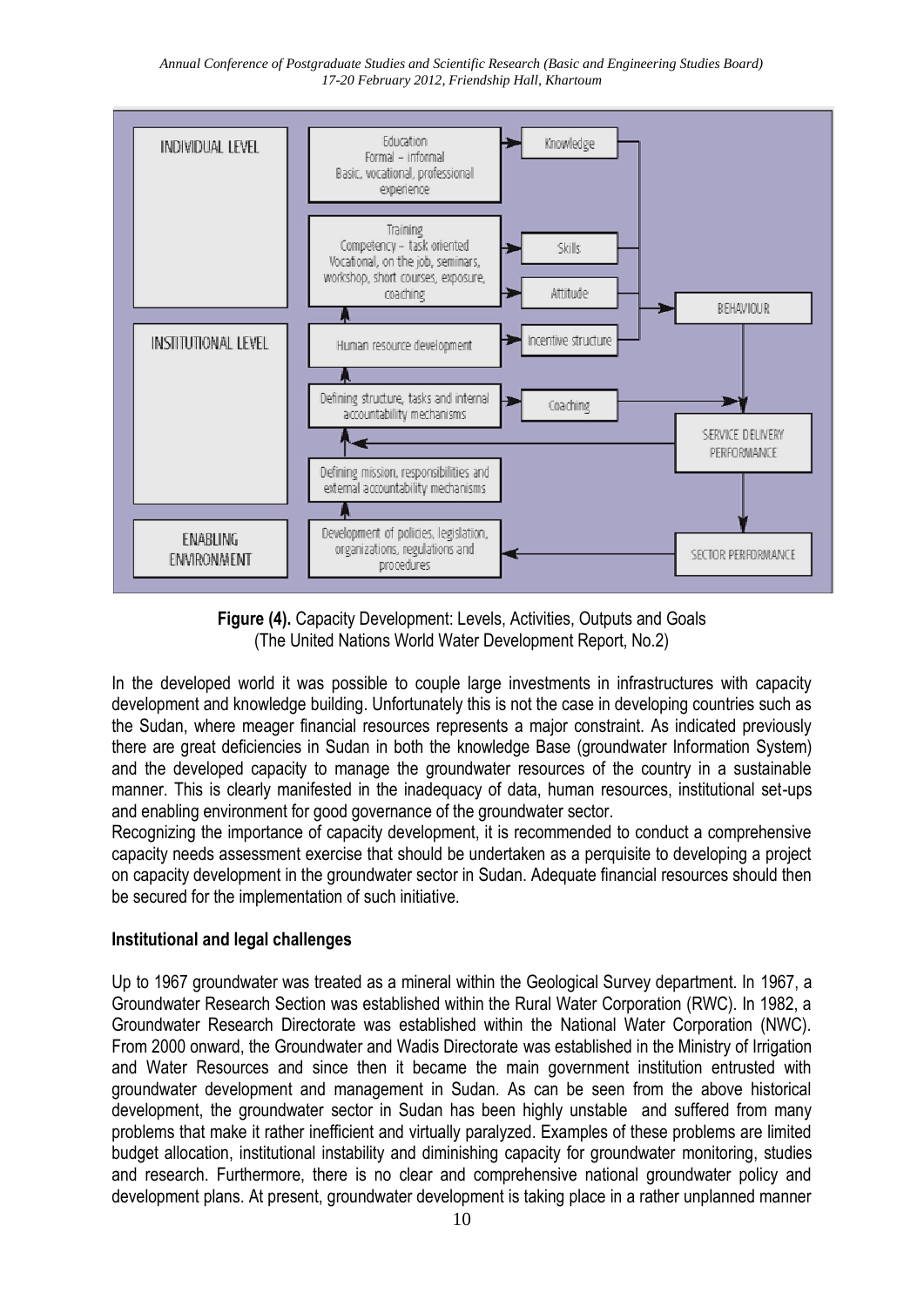i.e. only when and where need arises. Also there are many other institutions dealing with groundwater at national, state and local levels making authority mostly fragmented with no coordination and clear demarcation lines of responsibility. This often leads to conflicting actions and lower impacts of projects that could have given a much better return.

Regarding the legislative framework for groundwater development and protection in Sudan, there are many legislations and acts at national, state and local levels that could provide adequate coverage of all important groundwater management issues and protection aspects. Examples of these are the Environmental and Natural Resources Act (1991), the Water Resources Act (1995) and the Environmental Health Act (1995). However, in some cases there is duplication of responsibilities as the implementation is entrusted to different ministries resulting in inefficient enforcement of legislations for groundwater development and protection particularly with respect to alluvial aquifers. Furthermore, there is lack of basic logistics necessary for implementation of these legislations. Also there is a gap in legislations and laws related to groundwater development and management in shared aquifers. A big challenge therefore remains to develop mechanisms for allocating, managing and resolving disputes related to shared aquifer resources.

## **Advanced Tools for Groundwater Management**

One of such important tools is groundwater modeling. Modelling has played and is playing a great role in groundwater resources assessment and management. Different types of models and their contribution to solving various groundwater management problems can be found in Abdo (2004). Groundwater modeling linked with GIS can provide an effective tool for spatial data preparation, manipulation, analysis and display of results. Such a system can also be used as a decision support tool for aquifer operation and management. Environmental isotopes have also been increasingly applied to solve many problems that are most critical to groundwater management. Results of isotope studies in Sudan have substantially contributed to estimation of groundwater recharge and identification of the sources of pollutants and their transport dynamics. Isotopes have also been used to improve understanding of the sources and origin of water, mapping of pales water and delineating and understanding the hydraulic interconnection between different aquifer units (Abdo & Khalafalla,2000). Application of climate change models to improve the limited understanding of the relationship between climate change and groundwater resources is an area which is receiving considerable attention worldwide. There has been almost no studies in this area in Sudan and therefore there is an urgent need to promote scientific interdisciplinary research among hydrogeologists, climate scientists as well as physical, social, and health scientists regarding the relationship between groundwater and climate change:

#### **Case study: Contamination transport Modelling in Khartoum State aquifer**

The present case study considers groundwater contamination in Khartoum State, Sudan resulting from on-site sanitation systems. The main sewage disposal system in residential areas is septic tank and disposal well draining directly in the upper aquifer zone. As the aquifer is unconfined or semi confined in nature, it is susceptible to Pollution. Recently signs of pollution have appeared in a number of supply wells in the State, with the result that some of these wells had to be excluded from the supply network. Examples of residential areas where bacteriological contamination have occurred are Riyadh, Burri and Imtidad Nasir. (Abdel Gafar, 1999). In a later study, chemical analysis also revealed high concentrations of Ammonia, total dissolved solids and heavy metals such as Zn and Fe (Amal et al, 1999). The objectives of this study is to develop a groundwater flow and contaminant transport model using Visual MODFLOW (WHS,1998) software in order to assess the future effect of pumping and directions of flow. Accordingly, the model is used to determine the future extent of pollution and contamination migration. Based on the findings from this study, recommendations for short and long term actions for groundwater protection are given.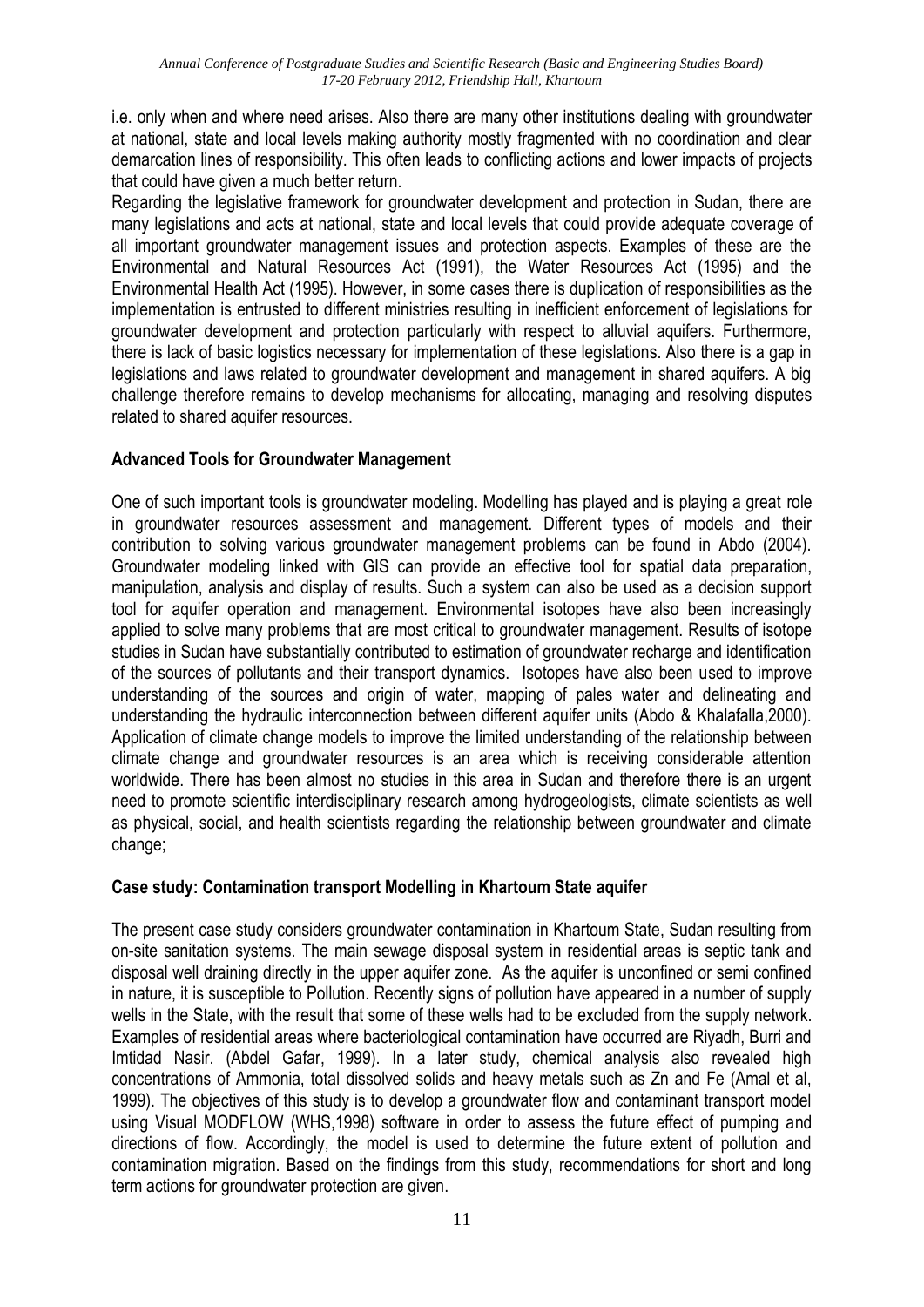The developed model includes major areas in Khartoum,Omdurman and Khartoum North . The main aquifer modeled is sandstone but the top layer contain pockets of claystone and mudstone of various horizontal and vertical extents. Groundwater recharge is assumed to take place from the Nile River only. Recharge from rainfall is considered to be insignificant. One pollutant is considered in this study, which is Ammonia (NH4+). It has been modelled as a point source pollutant. In simulation, Ammonia is assumed to be injected at a depth of 30 m below ground surface in first class residential areas, as well as in other areas such as the industrial areas of the three towns. Average Ammonia concentration has been determined as 60 mg/l, by analyzing samples taken from the second chamber of some selected septic tanks. This represents the last stage of treatment after which wastewater is introduced in to the aquifer. Due to limitations in the data, chemical reaction of Ammonia as it moves through the aquifer is not simulated. It is assumed that the flow of Ammonia with groundwater takes place under anaerobic conditions, and therefore chemical reactions are neglected. According to the results obtained, a maximum drawdown of 27 m above the present level will occur in Khartoum area after 30 years of simulation. The water balance results show that the recharge from the Nile is not as high as it is thought to be and represents only about 25% of the abstraction. The remaining percentage is taken from aquifer storage causing such a high drawdown. The results also show that Ammonia contaminant would migrate vertically up to a depth of 240 m in 30 years with concentration higher than the allowable. Figure (5) shows the



**Figure (5).** Expected Ammonia concentration after 30 years for a borehole in Khartoum

distribution of Ammonia concentration near an existing well in Khartoum. It can be seen that Ammonia will migrate up to the depth of well screen position in 30 years leading to well contamination.

## **Conclusion**

Sudan enjoys considerable groundwater resources, which will be the governing factor in the development of many areas of the country. However, scarcity of data on groundwater, lack of monitoring and lack of reliable and coherent information base are major constraints impeding effective assessment, development and management of groundwater resources. Other constraints include lack of clear comprehensive groundwater policy and development plans, inadequate capacity and week institutional and legal frameworks for groundwater management and protection. This is a rather serious and alarming situation. Unfortunately, efforts to rectify the situation are minimum and are not keeping pace with the increasing demand on groundwater and the existing environmental hazard that endangers the sustainability of this resource. Government commitment to provide the required funds to the authority entrusted with groundwater management is of extreme importance so that it can conduct its mandated activities more efficiently. Collaboration with universities and research institutes in groundwater research and capacity building should be encouraged and will certainly contribute to the optimum and sustainable development and management of groundwater resources of the Sudan.